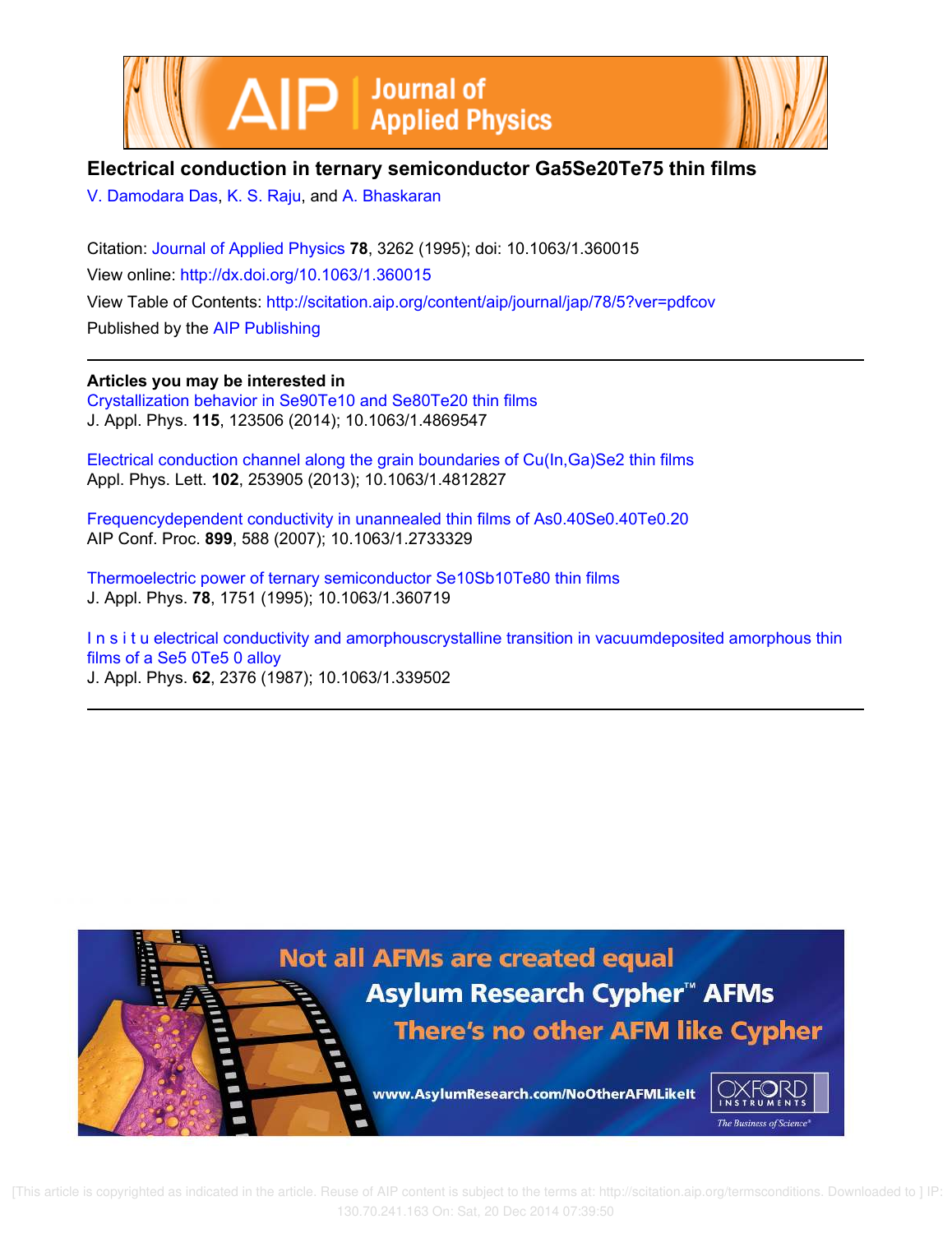# Electrical conduction in ternary semiconductor  $Ga_5Se_{20}Te_{75}$  thin films

V. Damodara Dasa)

Thin Film Laboratory, Department of Physics, Indian Institute of Technology, Madras, Madras 600036, India

K. S. Raju and A. Bhaskaran

Department of Crystallography and Biophysics, University of Madras, Guindy Campus, Madras 600025, India

(Received 19 September 1994; accepted for publication 12 May 1995)

Different thickness thin films of the ternary alloy  $Ga_5Se_{20}Te_{75}$  have been vacuum deposited on clean glass substrates held at room temperature at a very fast rate. The film resistance has been measured as a function of temperature during two cycles of heating and cooling. Et has been found that the resistance-temperature  $(R-T)$  variation of the films during first heating and cooling is different, the  $R$ -T curve during heating lying above the  $R$ -T curve during cooling in the case of thinner films and below in the case of thicker films. There are two possible explanations for the difference in resistance variation during heating and cooling and between the thinner and thicker films. The first is due to the semiconducting nature of the material and the second is due to the removal of frozen-in defects and/or change in concentration depth profile. In addition to these, the phenomenon of self-annealing can also take place in thicker films. Log resistance vs reciprocal temperature plots are found to be linear, indicating activated conduction in the film material. It has also been found that resistance vs reciprocal thickness plot is near-linear as expected from the classical size effect theories. X-ray diffraction has established that the films are single phase. X-ray photoelectron spectroscopic (XPS) studies have revealed that the film surface is enriched with tellurium such as TeO<sub>2</sub> [BE (3d<sub>5/2</sub>)=577 eV], in addition to the presence of selenium [BE (3d)=55.5 eV] and gallium in traces [BE  $(2p_{3/2})=1117 \text{ eV}$ ]. © 1995 American Institute of Physics.

#### I. INTRODUCTION

Some of the ternary, quarternary, and multicomponent tellurium-rich alloys are known to have nonlinear currentvoltage  $(I-V)$  characteristics, and switch from the high resistance "off" state for lower applied voltages, to the low resistance "on" state for higher voltages. Thus, some of these tellurium-rich multicomponent alloys can be used as microswitches in electronic circuits to switch "on" or "off" current through different parts of the circuit where they are incorporated. $\overline{I}^{-3}$  Hence, researchers are trying to discover new materials and compositions which can be used for operation as bistable devices. The point to note is that a particular material which is bistable in the bulk solid state need not necessarily behave in a similar manner as a thin film. Hence, a multicomponent aIloy which is suitable as a microswitch in the bulk may not be so as a thin film microswitch.

A number of workers have investigated different tellurium-rich multicomponent alloys both in bulk and thin film form $1-13$  to investigate whether these materials can be used as bistable microswitches. We have reported on the results of similar investigations on tellurium-rich binary and ternary materials like  $Se_{20}Te_{80}$ ,  $Se_{10}Bi_{10}Te_{80}$ , and  $Se_{10}Sb_{10}Te_{80}$  and various Se-Te alloys of different compositions. $^{14-16}$  In the present work are reported the electrical conductivity studies made on flash-evaporated tellurium-rich ternary alloy  $Ga_5Se_{20}Te_{75}$  thin films as a function of thickness and during and after vacuum annealing. Also reported are the results of x-ray diffraction (XRD), EDAX, and XPS analyses of the films. The single phase nature of our  $Ga_5Se_{20}Te_{75}$  alloy thin films was confirmed by XRD. EDAX was used for semiquantitative determination of film composition while XPS was used to determine the chemical state of the species.

#### II. EXPERIMENT

Thin films of the alloy  $Ga_5Se_{20}Te_{75}$  were vacuum flashdeposited onto cleaned glass substrates held at room temperature in a vacuum of  $5 \times 10^{-5}$  Torr. Flash evaporation was carried out by heating small pieces of the bulk alloy of the above composition in a resistively heated basket type tantalum boat so that the material evaporated at a very fast rate. During each run, a number of "soda-lime" gIass plates of size 7.5 cm $\times$ 2.5 cm $\times$ 2 mm were kept symmetrically above the boat on a substrate holder, so that the films on the substrates were similar. The films of lateral dimensions  $1 \text{ cm} \times 7$ cm were prepared on these glass substrates using suitable masks. The perpendicular distance between the substrates and the central evaporation source was 25 cm. Films of different thicknesses were prepared in independent evaporations. During each evaporation, the material in the boat was completely evaporated, so that no alloy material was left over in the boat. For each flash evaporation, small fresh pieces of the bulk alloy were used. Flash evaporation ensures

3262 J. Appl. Phys. 78 (5), 1 September 1995 0021-8979/95/78(5)/3262/7/\$6.00 Q 1995 American Institute of Physics

a)Electronic mail: phy10@iitm.ernet.in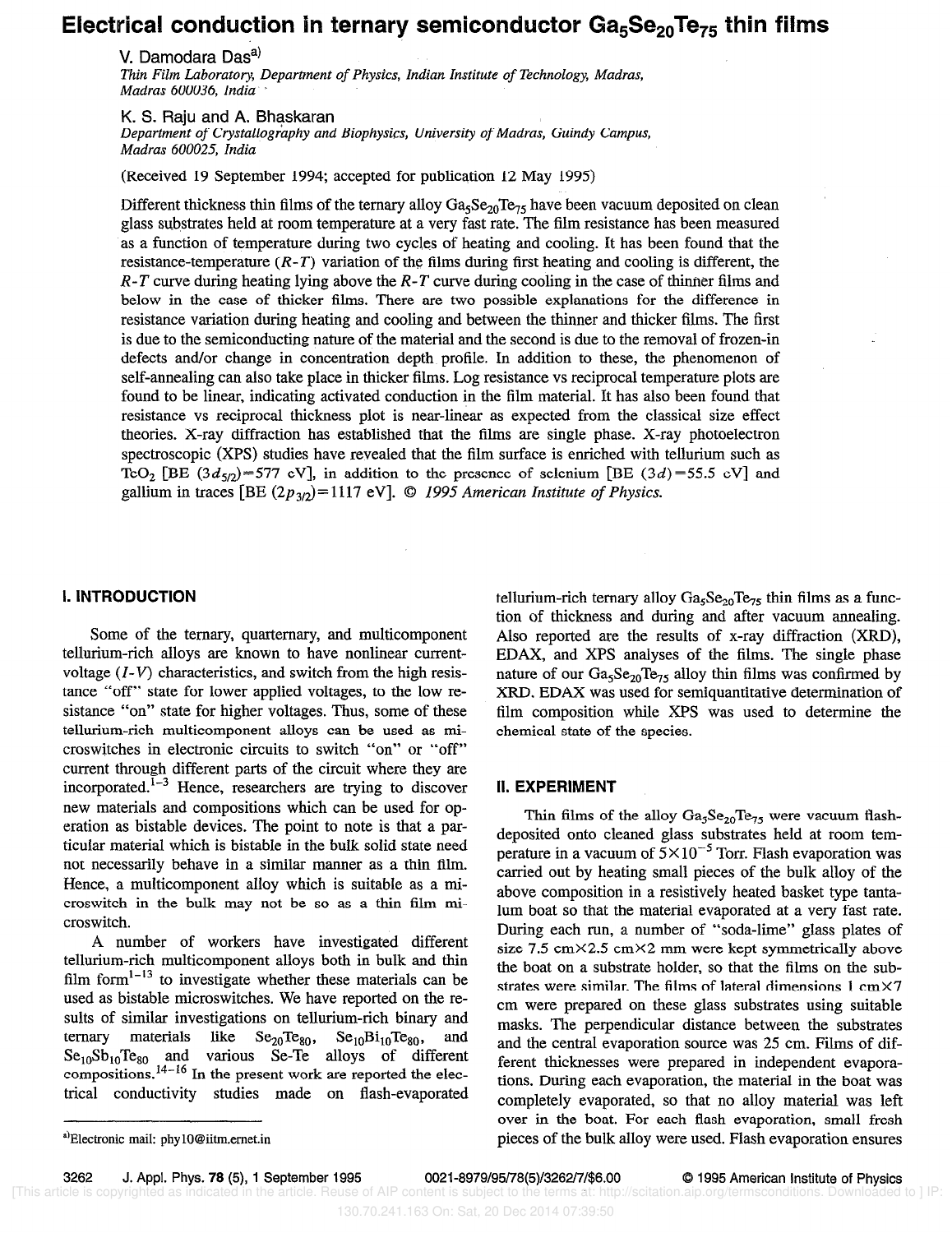that there is no significant change in the composition of the thin tilm as compared to the bulk composition of the alloy due to preferential evaporation of one of the components, Se, which is very volatile. A dummy, sharp-edged film was also prepared simultaneously in each of the evaporations. It was later used for the measurement of thickness by the multiple beam interference technique.<sup>17</sup>

The as-grown films were mounted inside the resistance measurement setup in the vacuum chamber and the chamber was evacuated to  $3 \times 10^{-5}$  Torr before making the resistance measurements. The measurement technique was as follows: The glass substrate with the thin film was mounted glass side down onto a bottom copper plate. Then, thin copper foil contact pads were mechanically clamped onto the film side using copper sheet strips and screws. The contact pad areas were about 1 cm<sup>2</sup>. The whole resistance measurement assembly was placed on an electrically heated copper hot plate inside the vacuum chamber so that the film could be heated in vacuum and its resistance measured as a function of temperature. The resistance measurement reproducibility was better than 0.1% based on the number of significant digits possible with a Kiethley DMM.

The contact area of the copper pad contacts onto the film was  $1 \text{ cm}^2$  and the copper pad had number of layers of thin copper film which were compressible. So, good, large area contact with the deposited thin film could be achieved. Hence, the contact resistance can be taken to be negligibly small. *I*-*V* measurements were also made in both directions of current flow in the film (through the contacts) and it was found that the current-voltage variation was linear which confirmed that the contacts were ohmic. Also, all the films were made using masks and the resistance measurement setup was such that only the resistance of a fixed length of the film was measured. Thus, the errors in the linear dimensions of the films could be neglected. So, except for the thickness of the films, the other dimensions during measurements were the same for all films.

To confirm that the formed films were of single phase, x-ray diffractograms of the films were taken both before and after the resistance measurements. The presence of metal constituents in the ternary alloy was confirmed by EDAX. Thin film samples were coated with silver paste prior to EDAX measurements in a scanning electron microscope (.SEM) (Cambridge type 7313).

For XPS analysis, all spectra were recorded on a Perkin Elmer 5300 XPS at a base pressure of about  $10^{-9}$  Torr using an Al  $(K_{\alpha1.2} = 1486.6 \text{ eV})$  x-ray source operated at 15 kV and 400 W. The spectrometer was calibrated by setting binding energies of Au  $4f_{7/2}$  and Cu  $2p_{3/2}$  level values to 84.0 and 932.7 eV, respectively. Multiplex spectra were collected at  $45^{\circ}$  and  $60^{\circ}$  with respect to the film.

## III. RESULTS AND DISCUSSION

### A. Irreversible resistance changes

Electrical resistance measurements were made during two cycles of heating and cooling on films of different thicknesses between about 400 and 3500 A. Figure 1 shows the electrical resistance variation of two of the typical films dur-



FIG. 1. Resistance variation during heating-cooling cycles of typical asgrown thin films of  $Ga_5Se_{20}Te_{75}$  (thickness 880 Å and 3540 Å).

ing the first heating and cooling between the temperatures of about 300 and 500 K. Films of other thicknesses also behave in a similar way. It can be seen from the figures that the resistance variation during the first heating and cooling are different. It was noted that for thinner films, the heating curve was above the cooling curve  $[Fig. 1(a)],$  but in the case of the thicker films studied, the cooling curve was above the heating curve [Fig. l(b)]. During the second heating and cooling cycle, the resistance variation observed during the first cycle cooling was very nearly reproduced, thus contirming that during the first cycle heating, irreversible changes occur in the films which change the film resistance irreversibly. As the resistance variation with temperature during the second heating-cooling cycle is nearly the same as that during the first cycle cooling, no significant irreversible changes occur during the second (and subsequent) heating-cooling cycles.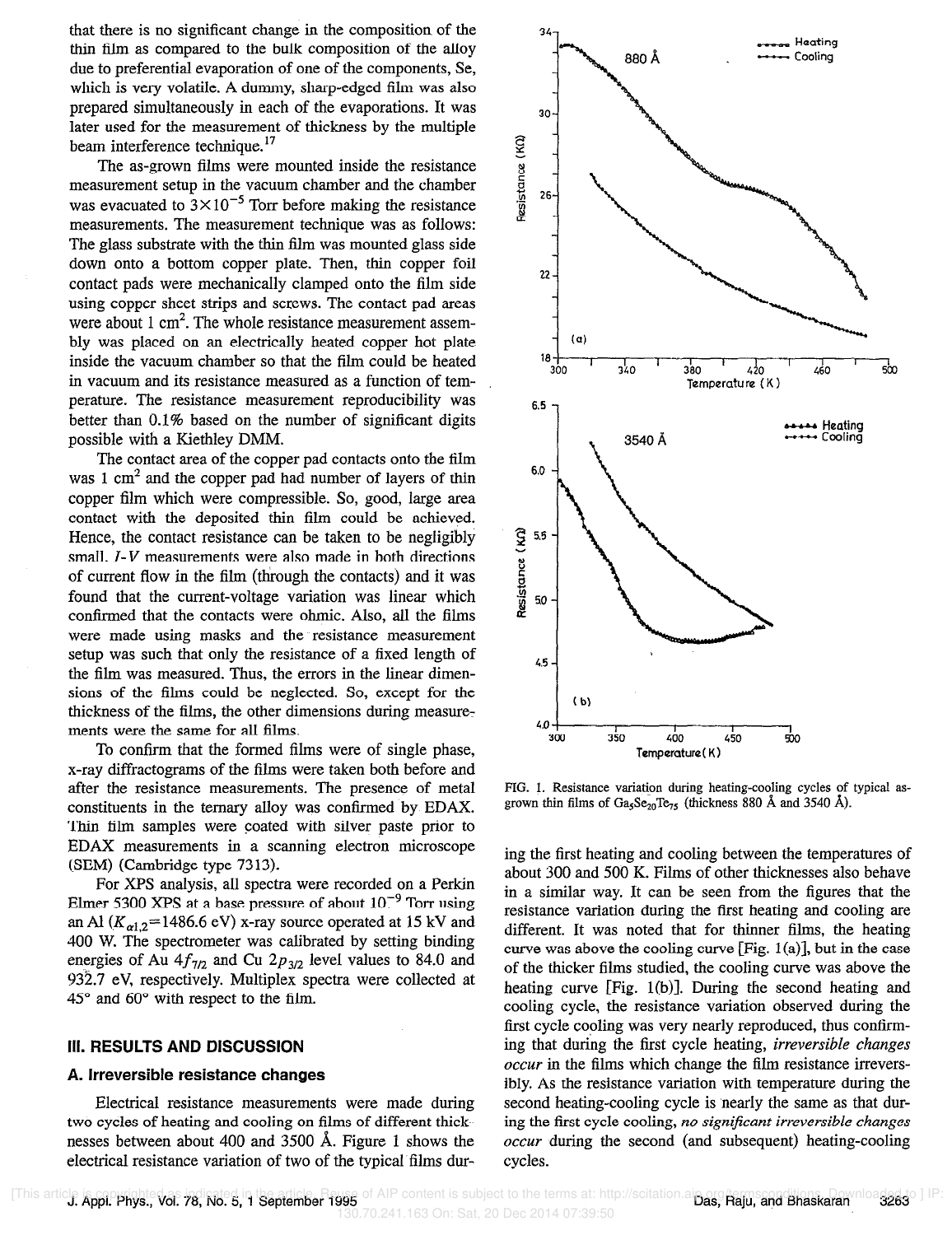

FIG. 2. (a), (b) X-ray patterns of the typical as-grown thin film before and after resistance measurements.

The thermal expansion coefficient of soda-lime glass is about  $9.3 \times 10^{-6}$ /K and that of tellurium, the major constituent of our films is  $16.75 \times 10^{-6}$ /K. Hence, during heating, there will be a difference in thermal expansion between the glass substrate and the thin film. Hence, as the temperature changes, this difference in thermal expansion coefficients will lead to the development of stresses in the film. This also contributes to the total film resistance. However, it should be pointed out here that even though this contribution to the film electrical resistance changes with temperature, if we are considering only the *irreversible changes in film resistance* during the initial (first) heating cycle, this contribution is immaterial because the difference in expansion of the film material and the glass substrate exists not only during the initial heating-cooling cycle but also in the second heatingcooling and other subsequent cycles. Because during the second heating-cooling cycle (and the subsequent cycles) the resistance variation with temperature is *reproducible*, we can rule out the possibility of this difference in thermal expansion of the substrate and the thin film causing the observed irreversible resistance changes during the initial (first) heating cycle.

TABLE I. Comparison of x-ray diffractogram data of  $Ga_3Se_{20}Te_{75}$  film before and after heating with the x-ray data of  $Se_{20}Te_{80}$  alloy.

| 'd' Standard<br>of<br>Se <sub>20</sub> Te <sub>80</sub><br>(Å) | hkl | $'d'$ of<br>$Ga5Se20Te75$<br>film<br>(Before heating)<br>$(\text{Å})$ | $d$ of<br>$Ga_3Se_{20}Te_{75}$<br>film<br>(After annealing)<br>(A) |
|----------------------------------------------------------------|-----|-----------------------------------------------------------------------|--------------------------------------------------------------------|
| 3.849                                                          | 100 | 3.861                                                                 | 3.861                                                              |
| 3.194                                                          | 101 | 3.213                                                                 | 3.206                                                              |
| 2.297                                                          | 102 |                                                                       |                                                                    |
| 2.222                                                          | 110 | 2.228                                                                 | 2.229                                                              |
| 1.925                                                          | 200 | 1.916                                                                 | 1.928                                                              |
| 1.824                                                          | 201 |                                                                       |                                                                    |
| 1.755                                                          | 112 |                                                                       |                                                                    |
| 1.597                                                          | 202 |                                                                       |                                                                    |
| 1.455                                                          | 120 |                                                                       |                                                                    |
| 1.410                                                          | 121 |                                                                       |                                                                    |
| 1.297                                                          | 212 |                                                                       |                                                                    |
| 1.252                                                          | 301 |                                                                       |                                                                    |

Figures  $2(a)$  and  $2(b)$  show the typical x-ray diffractograms obtained from the as-grown thin film (a) and from the film on which resistance measurement during one cycle of heating and cooling had been done (b). It can be seen from the figures that the diffraction peak positions do not change because of the heat treatment, and hence the film alloy composition is maintained. The  $d$  values obtained in both the cases match well with the  $Se_{20}Te_{80}$  d values reported in literature (Table I).<sup>15</sup> Thus, except for an increase in the peak heights, indicating some amount of preferential orientations or increased crystallinity of some grains, no noticeable changes can be seen in the x-ray diffractograms. The irreversible resistance variation of the films observed during the first heating can be explained by the following.

As-grown thin films prepared by vacuum deposition, whether metallic, semiconducting, or insulating may contain a large quantity of frozen-in defects associated with occluded gas molecules from the vacuum chamber.<sup>18-21</sup> These defects can form due to the formation of complex molecules and clusters of defects in association with the occluded gas atoms and other interstitial atoms of the different elements of the film material and vacancies in the films. If present, these defects can increase the resistance of as-grown thin films because of the additional scattering due to these frozen-in defects. On heating, these frozen-in defects are partially or completely removed depending upon the temperatures reached during heating. This removal of defects is a continuous process which takes place throughout the heating process depending on the specimen film temperature reached at a given heating rate. Thus, as the temperature increases, the resistance starts decreasing monotonically.<sup>21</sup> Thus, a steep decrease in resistance with increase of temperature during heating can be explained. During the cooling process, with a decrease in temperature, the resistance monotonically increases, but not so steeply as in the case of heating. The increase of resistance with a decrease in temperature during the cooling cycle shows that the film conduction is activated as can be expected in semiconductors.

The effect of annealing of frozen-in defects during heating is to decrease the resistance to nearly half its initial re-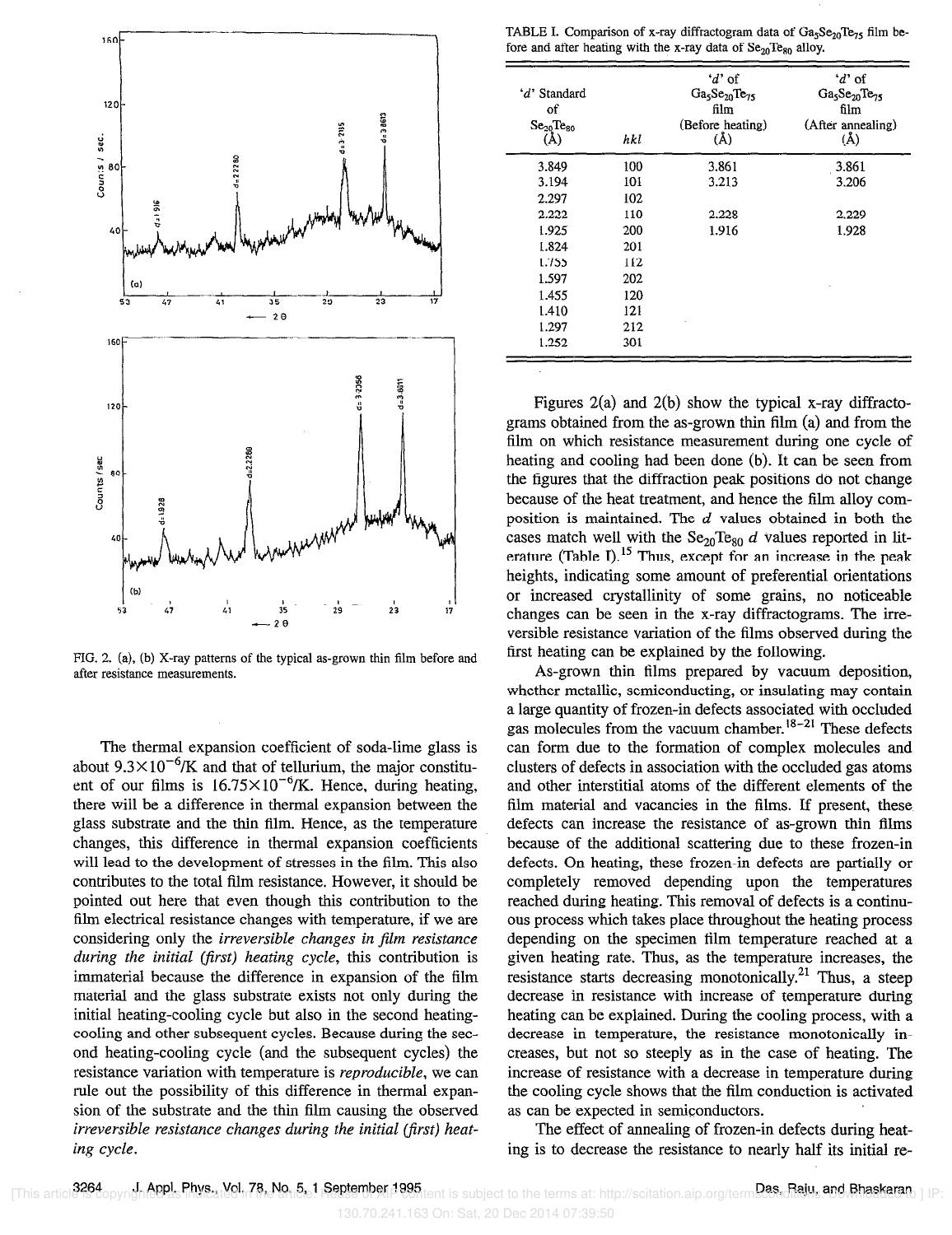

FIG. 3. Log resistance vs reciprocal temperature plots of the above films showing linearity during the cooling cycle.

sistance (of as-grown films) in a few cases. Smaller values of resistance at the lowest temperature (of 300 K) show that the resistance of the film has decreased because of the removal of frozen-in defects. The true semiconductor-like activated conduction behavior in the film can only be observed during cooling as the resistance behavior during the heating cycles is the combination of the resistance change due to the semiconducting nature of the thin film material and the resistance decrease due to defect removal.

In the case of the two thickest films, the resistance variation curve during cooling is above that during heating. This may be because thicker films require larger times (though of the same order) for deposition, and consequently allow more time for self-annealing. It is evident that to prepare a thicker film, the evaporation source has to be kept at the high tem-

perature for a larger (say, by a factor of 3 or 4) duration of time. Hence, the radiation heat from the source falling on the thin films can raise the temperature to a higher value momentarily during the film formation itself. Therefore, the thicker film can get self-annealed. Thus, the thicker films are already self-annealed during the formation itself, and hence, heating of films during the resistance measurements does not have any significant effect because the frozen-in defects are already removed during the self-annealing. As a matter of fact, the highest temperature reached during heating of the film is sufficiently high to partially evaporate the film material so that the film resistance increases, as was found during the first heating cycle in the case of thicker films.

Because of the elevated temperature during the heating process, diffusion of atoms of the different constituent elements of the thin film takes place. This will lead to the change in the concentration profiles of various elements along the depth of the film. However, as we are experimentally effectively measuring only the "total film resistance" and not that of the individual layers, the change in depth profile of concentration of the species is not very likely to cause a significantly large irreversible change in film resistance during the first (or subsequent) heating. Hence, we may say that the major portion of the irreversible changes taking place during the initial heating are due to removal of frozen-in defects. However, it should be pointed out that the defect clusters that form in combination of occluded gas molecules consist also of vacancies and interstitials which are nothing but the atoms of the elements of the film material. Thus, the migrated material atoms during the heating process will and do combine with some of the gas molecules and vacancies to form lesser energy atom-clusters which also lead to changes in carrier scattering and hence decrease in resistance of the film. Thus, the removal of defect clusters is the general process occurring in which the migration of the material atoms and their combining with gas molecules and vacancies to form clusters of lesser energies is also one part of the process of rearrangement of atoms towards thermodynamic equilibrium.

It is worth pointing out here that we have observed similar irreversible changes in film resistance upon first heating even in elemental thin films like of bismuth and tellurium, tin, etc.<sup>21-23</sup> where there is no possibility of any change in depth profile. Thus, these earlier observations clearly indicate that the major change in the film resistance during first heating takes place because of the removal of atom-cluster defects formed with the occluded gas molecules, interstitial atoms of the material and vacancies in the lattice. Change in depth profile of the constituent elements causes only minor and very small changes in film resistance during the first heating.

### 6. Reversible temperature dependence of resistance

Figures 3(a) and 3(b) show the plots of  $\ln R$  versus reciprocal temperature during both heating and cooling for the above typical thin films (calculated from the data of Fig. 1). It is seen from the figures that  $\ln R$  vs  $1/T$  plots are linear during the cooling cycle. Similar linearity was also observed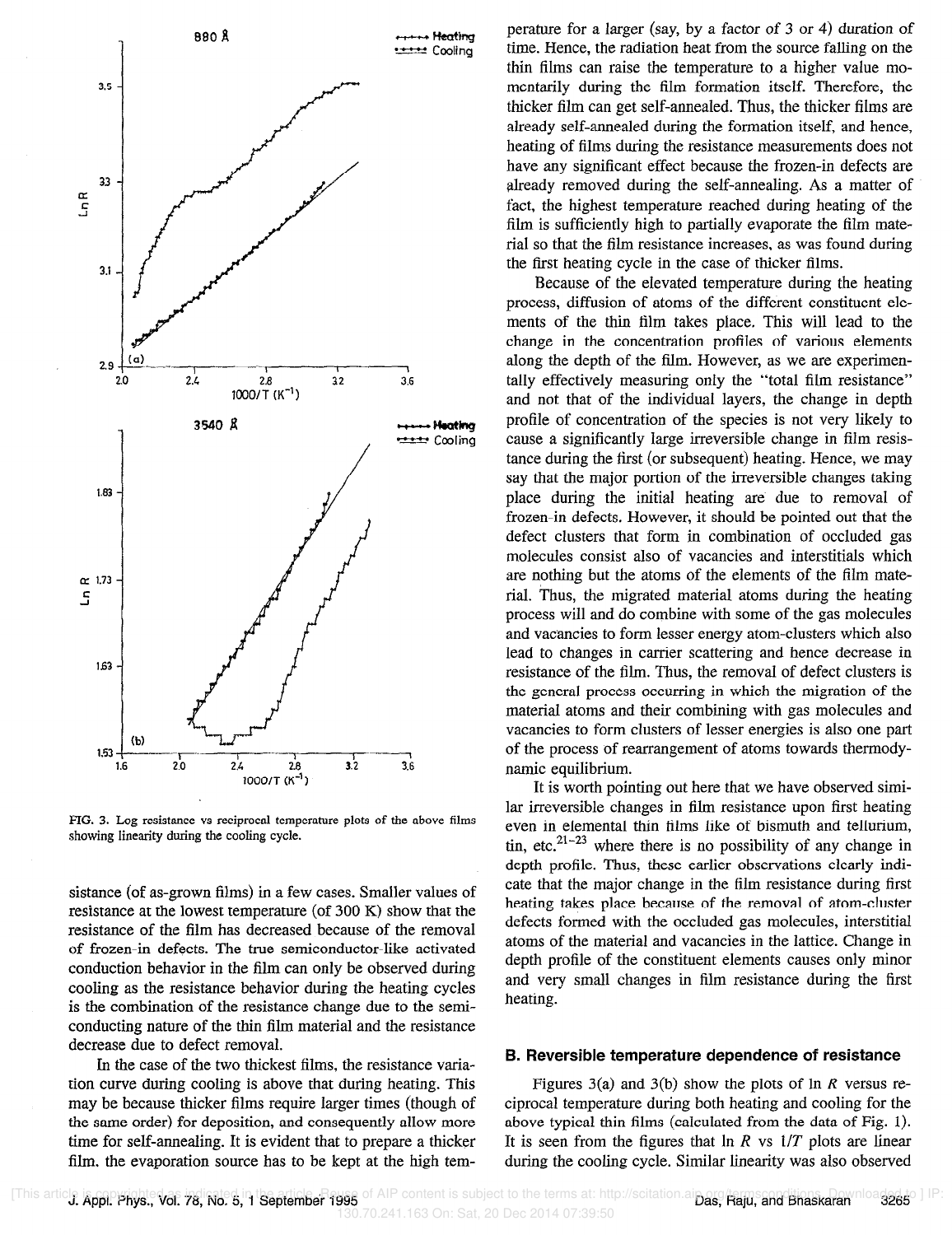TABLE II. Thickness dependence of conduction activation energy.

| Thickness $(t)$<br>(Å) | Activation energy ' $E_g$ '<br>(in meV)<br>while cooling |  |
|------------------------|----------------------------------------------------------|--|
| 440                    | 26.8                                                     |  |
| 880                    | 28.0                                                     |  |
| 1340                   | 30.8                                                     |  |
| 1780                   | 36.1                                                     |  |
| 2660                   | 26.3                                                     |  |
| 3540                   | 22.4                                                     |  |

in the case of other films of different thicknesses. However, In  $R$  vs  $1/T$  plots are not linear during the heating cycle except in the case of the two thickest films of thicknesses 2660 and 3540 A.

The nonlinear behavior of  $\ln R$  vs  $1/T$  plots during the heating cycle indicates that in addition to the semiconducting nature of the material, removal of frozen-in defects and to some extent rearrangement of different atomic species of the film material, also contributes to the observed resistance variation. Hence,  $\ln R$  vs  $1/T$  plots cannot be linear. During cooling, In  $R$  vs  $1/T$  plots are linear as expected from the contribution of the semiconducting nature of the material because the nonequilibrium defects frozen-in in the films are annealed out during the first heating, and hence, do not contribute to resistance increase due to scattering of carriers.

The fact that  $\ln R$  vs  $1/T$  plots are linear in the case of the two thickest films both during heating and cooling supports the earlier deduction about removal of frozen-in defects during self-annealing in the case of thickest films. Also, it should be pointed out that  $\ln R$  vs  $1/T$  plots during cooling were nearly parallel except for the shift towards higher resistance during cooling. This fact supports the contention that in the case of the two thickest films, heating leads to partial



FIG. 4. Film resistivity vs reciprocal thickness plots of  $Ga_5Se_{20}Te_{75}$  films at three different temperatures showing linearity.

TABLE III. Mean free path and "infinite thickness" film resistivity as a function of temperature.

| Temperature $(K)$ | $\rho_{\rm g} \times 10^{-2}$ $\Omega$ cm | $l_{\rm g}$ (Å) |
|-------------------|-------------------------------------------|-----------------|
| 350               | 3.98                                      | 270             |
| 400               | 3.49                                      | 282             |
| 450               | 3.21                                      | 289             |

evaporation of the material at higher temperatures of anneal, close to 500 K.

Activation energy for conduction can be calculated from the plots of  $\ln R$  vs  $1/T$  during the cooling cycle in the case of all the films. The activation energy values calculated are tabulated in Table II. It is seen from the table that except for two thicker films, the activation energy of all thinner films moderately increases with an increase in thickness (from about 27 to 36 meV). This suggests that the film thickness influences the activation energy to some extent. This apparently is related to the grain size of the films as it is well known that the film microcrystallite size increases with increase in thickness up to the film continuity stage, thereafter it remains almost constant. This interpretation also possibly explains the decrease of activation energy for larger thicknesses.

#### C. Thickness dependence of resistivity

To investigate the effect of thickness on film resistivity (at a given temperature) of *well-annealed* thin films (so that frozen-in defects are removed from the films), the resistance values of all the films at temperatures 350, 400, and 450 K were noted from the cooling curves of resistance variation for all the films of different thicknesses. Figure 4 shows the plots of film resistivity  $\rho_F$  (calculated from the above resistance data and thicknesses and lateral dimensions of the various films) as a function of reciprocal thickness at three different temperatures of 350, 400, and 450 K. The experimental plots are shown by the symbols and the straight line plots in the figure are the linear fits of the experimental data. It is seen that the experimental points form nearly straight line plots within experimental errors.

We know that in the case of thin films, resistivity,  $p_F=R_F(bt/l)$  [b=film breadth, l=film length, and t=film



FIG. 5. EDAX pattern of a typical thin film of  $Ga_5Se_{20}Te_{75}$ .

3266 J. Appl. Phys., Vol. 78, No. 5, 1 September 1995  $\Pi$ nis article $3266$ pyright $p$  Appl. Phys., Vol. 78, No. 5,  $1$ September 1995 $_{\rm ent}$  is subject to the terms at: http://scitation.aip.org/terms $P$ as. Raju, and Bhaskaran is an intervent in the article of  $P$ 130.70.241.163 On: Sat, 20 Dec 2014 07:39:50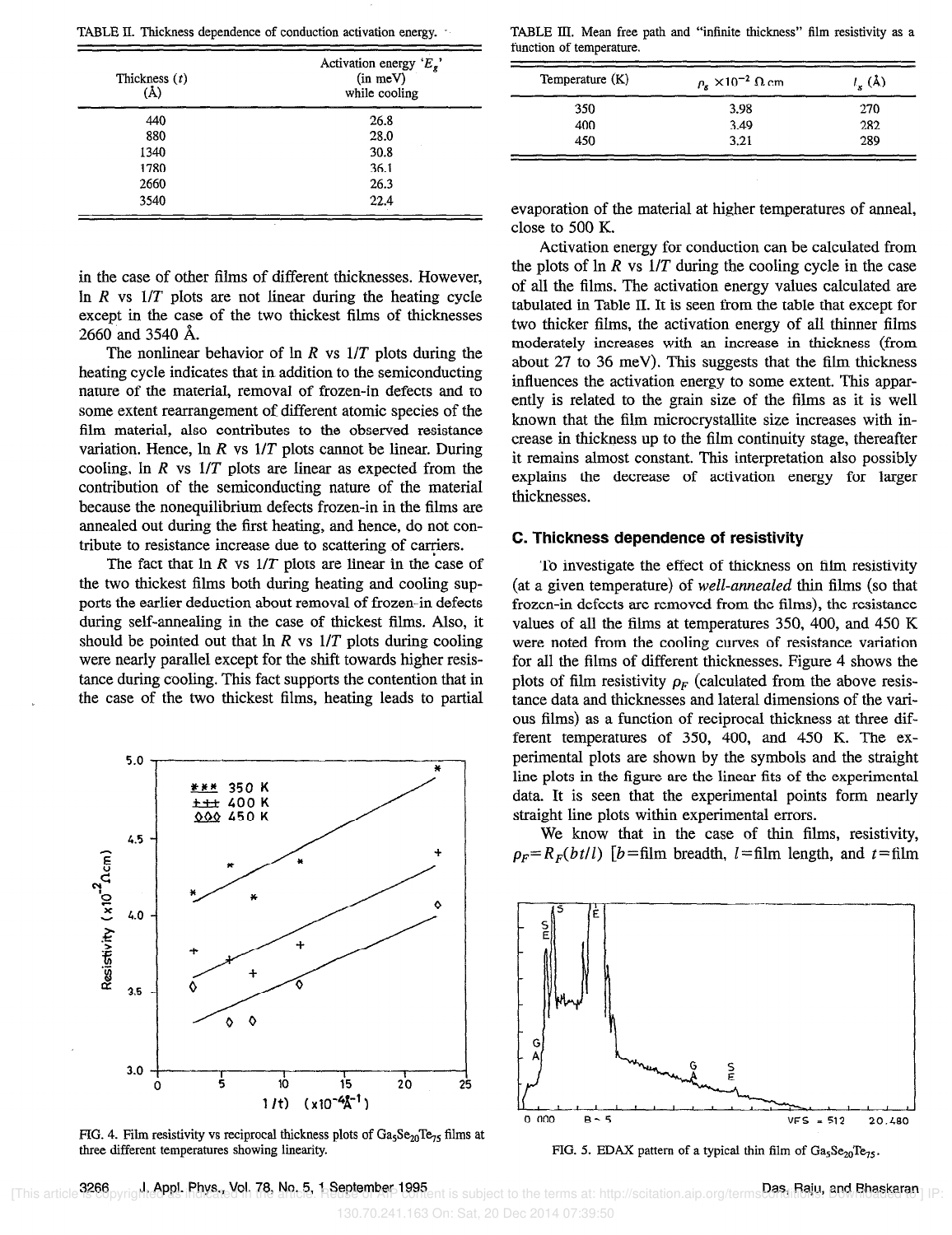TABLE IV. EDAX data of typical " $Ga_5Se_{20}Te_{75}$ " thin films.

| Element | $K$ ratio | z     | А     | F     | At $\mathcal{G}_0$ | $Wt$ % | Net counts |
|---------|-----------|-------|-------|-------|--------------------|--------|------------|
| $Ga-K$  | 0.001     | 0.935 | 1.022 | 0.997 | 0.11               | 0.11   | 151        |
| Se-L    | 0.026     | 0.989 | 1.985 | 0.996 | 4.57               | 5.12   | 209        |
| Te-L    | 0.664     | 1.084 | 1.016 | 1.000 | 40.35              | 73.13  | 801        |
| $Si-K$  | 0.136     | 0.808 | 1.853 | 0.998 | 50.84              | 20.29  | 290        |
| $Na-K$  | 0.004     | 0.830 | 4.075 | 0.999 | 4.13               | 7.35   | 65         |

thickness] becomes a function of reciprocal thickness  $(1/t)$ due to additional carrier scattering from internal and external surfaces of thin films, and also due some extent to rearrangement of different atomic species in the film. $24-28$  This leads to the effect well known as the classical size effect. All the size effect models proposed predict a linear increase of film resistivity,  $\rho_F$ , with increasing reciprocal thickness. Thus, the observed linearity of the film resistivity,  $\rho_F$  vs reciprocal thickness  $(1/t)$  plots is as expected from the theory. From the intercepts of these plots, resistivity  $\rho_{g}$ , of the infinitethickness films at different temperatures has been determined. These values are tabulated 'ih Table III. The significance of infinite thickness film resistivity is that it approximates to bulk resistivity when the the bulk material has the same microcrystallite size (grain size) as the films have.<sup>27</sup>

From the slopes of these plots, assuming diffuse scattering  $(p=0)$ , the mean free path of carriers in the films at three different temperatures has been evaluated. These are also tabulated in Table III. It is seen from the table that mean free path is the same at three different temperatures (within experimental errors which are  $\pm$  20 Å). Thus, it can be concluded that in these well-annealed thin films, major scattering processes are due to intergrain boundaries and film surfaces. Hence, thermal effects (lattice vibrations effects) so also scattering due to frozen-in defects do not affect significantly the mean free path in the films.

#### D. Chemical and compositional analysis

The EDAX of the thin film records the presence of tellurium, selenium and gallium (in traces) (Fig. 5). Table IV tabulates the concentrations of the elements obtained from the XPS analysis of the combination of the film and top few layers of the glass substrate. Since we know that the peaks of Si and Na come from the glass substrates used, we can calculate the real concentration of the elements in the films by normalizing the concentrations taking the sum of three concentrations of Ga, Se, and Te as 100. The normalized concentrations thus obtained are listed in Table V. From the

TABLE V. Normalized "real" concentrations of the elements in the fihns calculated from the EDAX data.

| Material  | Symbol            | At. % concentration |
|-----------|-------------------|---------------------|
| Gallium   | (Ga)              | 0.24%               |
| Selenium  | (Se)              | 10.15%              |
| Tellurium | (T <sub>c</sub> ) | 89.61%              |
| Total     |                   | 100.00%             |



FIG. 6. XPS peaks relating to TeO,.

values it is seen that the percentage composition of the elements incorporated in the film (Table V) agree only semiquantitatively with bulk alloy composition. Particularly, Te concentration of the film recorded from XPS is higher than the bulk concentration while the concentrations of volatile elements—Ga and Se—are lower. This can be explained by the possibility of sublimation of the volatile components Se and Ga from the jilm during the XPS analysis due to the incidence of energetic radiation.

From XPS it is also observed that the film surface is not homogeneous and also not of the same composition as the bulk of the thin film. At the lower angle, XPS reveals that the film surface is enriched with TeO<sub>2</sub> [BE  $(3d_{5/2})=577$  eV] (Fig.  $6$ ), while at higher angles Te metal becomes visible. This is because TeO can be seen most likely when the oxide overiayer is of the order of 100 A. XPS also establishes the presence of selenium BE  $(3d) = 55.5$  eV quite adjacent to strong sodium peak of the glass substrate [BE  $(2s) = 64 \text{ eV}$ ] (Fig. 7). The presence of gallium in traces is established by comparing the XPS peak relating to gallium [BE  $(2p_{3/2})$ ]  $= 1117$  eV] in the multiplex spectra at 45 $^{\circ}$  and 60 $^{\circ}$  (Fig. 8). It should be mentioned that these binding energy values quoted in the present work relating the XPS peaks of the respective film constituents agree quite well with the reported values in the literature.<sup>29</sup> From XPS it is clear that the intensity of the Te  $3d_{5/2}$  peak is much greater than the intensity of Se  $3d$ , which in turn is much greater than the intensity of Ga  $2p_{3/2}$ which agrees semiquantitatively with the composition of the bulk alloy, i.e., atomic composition of Te(75) $\geq$ SE(20) $\geq$ Ga(5). It should also be pointed out that no